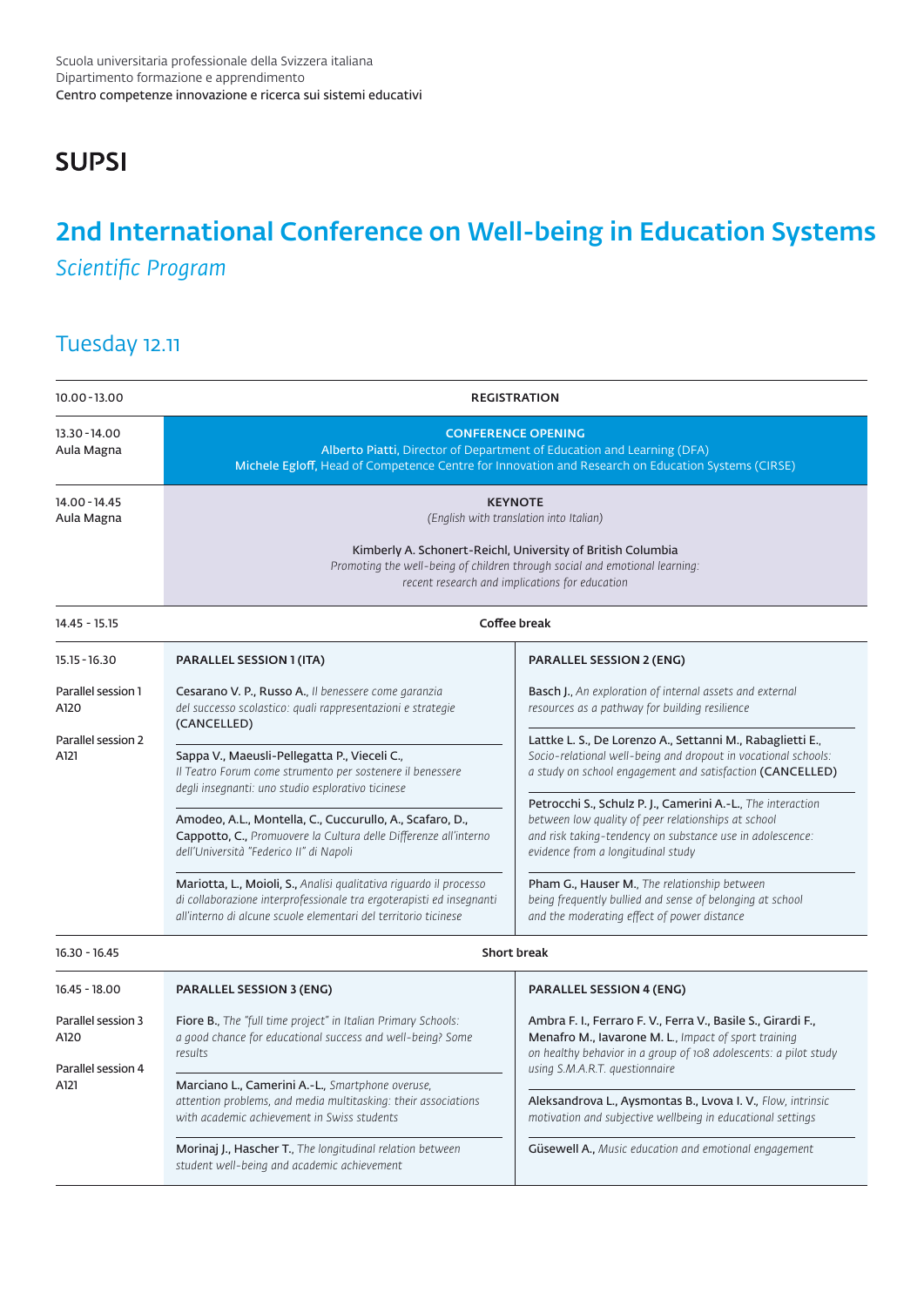### Wednesday 13.11 - morning

| $8.30 - 9.15$<br>Aula Magna                                         | <b>KEYNOTE</b><br>(English with translation into Italian)<br>Sue Roffey, Exeter University<br>Relationships and social capital at school                                                                                                       |                                                                                                                                                                                                                                                          |  |
|---------------------------------------------------------------------|------------------------------------------------------------------------------------------------------------------------------------------------------------------------------------------------------------------------------------------------|----------------------------------------------------------------------------------------------------------------------------------------------------------------------------------------------------------------------------------------------------------|--|
| $9.15 - 9.45$                                                       | Coffee break                                                                                                                                                                                                                                   |                                                                                                                                                                                                                                                          |  |
| $9.45 - 11.00$                                                      | <b>PARALLEL SESSION 5 (ITA)</b>                                                                                                                                                                                                                | <b>PARALLEL SESSION 6 (ENG)</b>                                                                                                                                                                                                                          |  |
| Parallel session 5<br>Sala conferenze<br>Parallel session 6<br>A120 | Parola A., Marcionetti J., Donsì L., Not in Education,<br>Employment or Training: transizione all'età adulta, pianificazione<br>del futuro e ricadute sulla salute nel contesto italiano                                                       | Castelli L., Di Martino P., Panero M., Sbaragli S.,<br>Evolution of preservice primary teachers' attitudes towards<br>mathematics and its teaching                                                                                                       |  |
|                                                                     | Petrucci F., Marcionetti J., Castelli L., Impatto delle dimensioni<br>dell'istituto scolastico sul benessere dei preadolescenti                                                                                                                | Barrett H., Hevey D., O'Connor H.,<br>Examining the effectiveness of peer-led heartfulness<br>meditation on secondary school students' mental well-being,<br>emotion regulation and mindfulness                                                          |  |
|                                                                     | Raccanello D., Vicentini G., Loderer K., Burro R.,<br>Benessere psicologico nella transizione tra scuola primaria<br>e secondaria: un contributo alla validazione italiana<br>della School-Related Well-Being Scale usando il modello di Rasch |                                                                                                                                                                                                                                                          |  |
|                                                                     |                                                                                                                                                                                                                                                | Lucciarini E., Gay P., Bressoud N., Swiss High School<br>student's perception of five minutes' mindfulness meditations<br>at the beginning of their 45 minutes' lesson                                                                                   |  |
|                                                                     |                                                                                                                                                                                                                                                | Marciano L., Camerini A.-L., Screen time, sleep,<br>and physical activity: associations with academic achievement<br>among Swiss students                                                                                                                |  |
| 11.00 - 11.15                                                       |                                                                                                                                                                                                                                                | <b>Short break</b>                                                                                                                                                                                                                                       |  |
| 11.15 - 12.30                                                       | <b>PARALLEL SESSION 7 (ITA)</b>                                                                                                                                                                                                                | <b>PARALLEL SESSION 8 (ENG)</b>                                                                                                                                                                                                                          |  |
| Parallel session 7<br>Sala conferenze                               | <b>Batini F. e Bartolucci M., La promozione del benessere</b><br>scolastico e l'empowerment cognitivo degli studenti attraverso<br>la lettura ad alta voce: una sperimentazione nazionale                                                      | <b>Buonomo I., Benevene P., Fiorilli C., Health and motivation</b><br>in school-principals: the gender effect                                                                                                                                            |  |
| Parallel session 8<br>A120                                          | Brandao De Souza C., Pasini M., Intelligenza Emotiva<br>e creatività a scuola                                                                                                                                                                  | Gordon A. L., Teachers' well-being, self-actualisation<br>and job satisfaction: exploring the realities of early career<br>teachers' experiences through creative writing                                                                                |  |
|                                                                     | Vicentini G., Rocca E., Barnaba V., Dal Corso E., Burro R.,<br>Raccanello D., Uno studio pilota su Prevenzione Emotiva<br>e Terremoti nella scuola primaria (progetto PrEmT):<br>come potenziare le strategie di regolazione delle emozioni    | Van Droogenbroeck F., Spruyt B., The teacher burnout<br>illusion - Can schools actually do something to help?                                                                                                                                            |  |
|                                                                     |                                                                                                                                                                                                                                                | Maas J., Schoch S., Scholz U., Rackow P., Schüler J., Wegner<br>M., Keller R., The association between teachers' perceived<br>time pressure and emotional exhaustion and the role of school<br>leaders' social support: findings of a longitudinal study |  |
|                                                                     | Carelli E., Lizzori A., Zanetti M. A., Alto potenziale<br>cognitivo e sviluppo socio emotivo: un percorso di supporto<br>in ambito scolastico                                                                                                  |                                                                                                                                                                                                                                                          |  |
| 12.30 - 13.45                                                       |                                                                                                                                                                                                                                                | Lunch                                                                                                                                                                                                                                                    |  |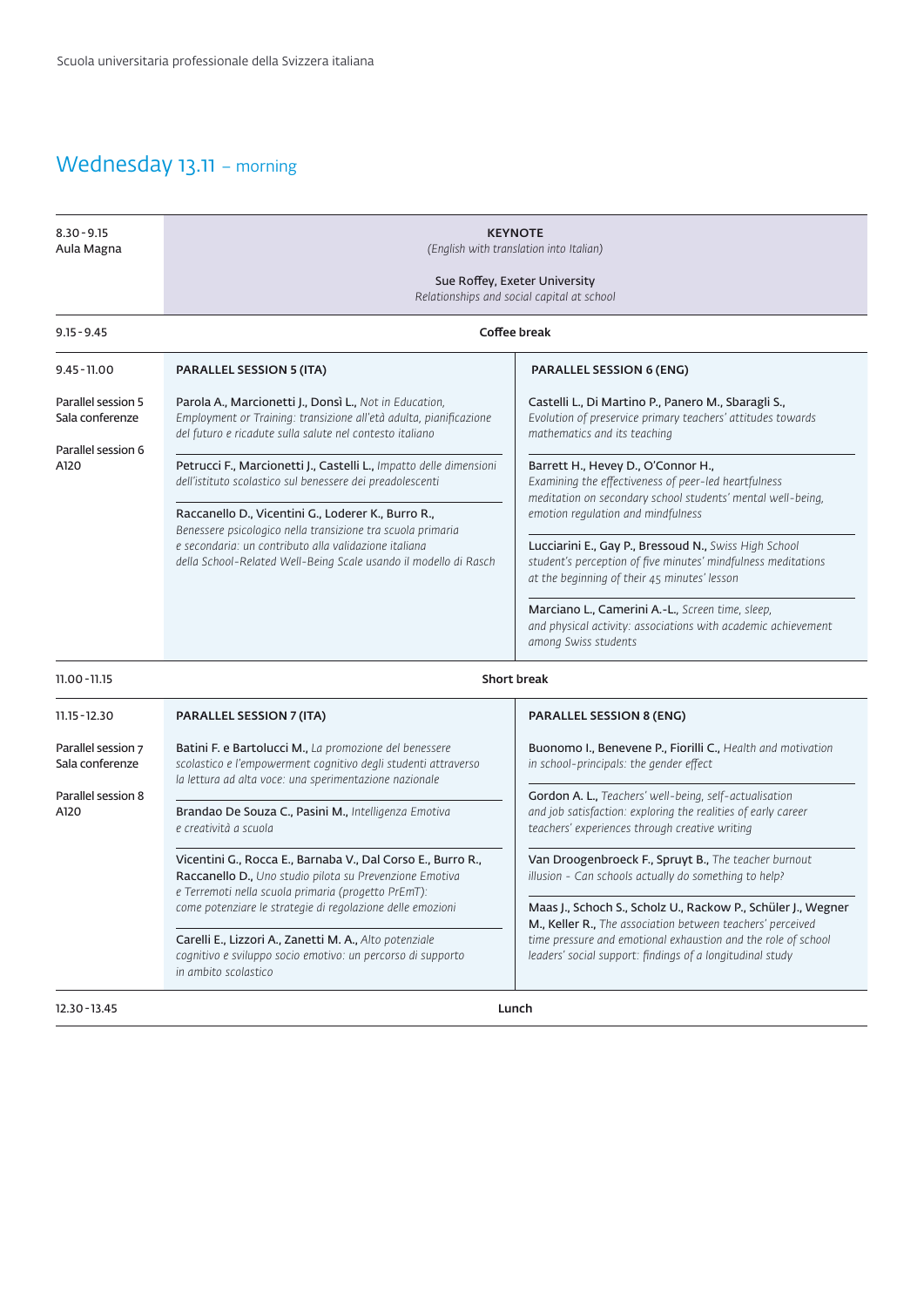#### Wednesday 13.11 – afternoon

| 13.45 - 14.00<br>Aula Magna   | <b>INSTITUTIONAL GREETINGS</b><br>Franco Gervasoni, General Director SUPSI                                                                                                                                     |  |  |
|-------------------------------|----------------------------------------------------------------------------------------------------------------------------------------------------------------------------------------------------------------|--|--|
| 14.00-14.45<br>Aula Magna     | <b>KEYNOTE</b><br>(Italian with translation into English)                                                                                                                                                      |  |  |
|                               | Franco Fraccaroli, Università degli Studi di Trento<br>Capitale psicologico, motivazione e academic self.<br>Quale influenza su comportamenti, atteggiamenti e prestazione degli studenti                      |  |  |
| 14.45 - 15.15                 | <b>Poster Session and Coffee break</b>                                                                                                                                                                         |  |  |
|                               | Addimando L., Work engagement e pratiche didattiche nella scuola dell'obbligo: uno studio sull'insegnamento dei docenti in Ticino.                                                                             |  |  |
|                               | Diagne D., Factors affecting teachers' job satisfaction: does money matter?                                                                                                                                    |  |  |
|                               | Gay P., Bressoud N., Lucciarini E., Gomez J.-M., Rime J., Samson A. C., What are the functions of positive emotions<br>in fostering school engagement in primary school (and how to deal with it)?             |  |  |
|                               | Gay P., Genoud P. A., Which emotional skills should a teacher develop to last in the long run? Relations between well-being,<br>burnout and emotional intelligence in a sample of 202 primary school teachers. |  |  |
|                               | Genoud P. A., Dessibourg M., Gay P., Stress on board the educational ship: how can we prevent students from emotionally drowning?                                                                              |  |  |
|                               | lorio I., Ambrosetti A., Percezione degli studenti del burnout lavorativo dei docenti: validazione della scala                                                                                                 |  |  |
|                               | Montuori S., La Motta R., Zanetti M. A., Modello interdisciplinare STIMA:<br>valorizzare il potenziale cognitivo e le competenze socio-emotive a scuola.                                                       |  |  |
|                               | Zambianchi M., Ampliando il concetto di educazione: il modello Life Skill Education applicato alla Terza Età come risorsa<br>efficace per l'invecchiamento positivo. Un progetto di ricerca-azione partecipata |  |  |
|                               | Zanetti M. A., Sparaciari S., Progetto "B.I.C.: BENESSERE IN CLASSE": proposta nelle scuole di attività<br>per promuovere il benessere e lo sviluppo socioemotivo.                                             |  |  |
| $15.15 - 16.45$<br>Aula Magna | <b>SYMPOSIUM</b><br>(English and Italian with translation)                                                                                                                                                     |  |  |
|                               | Jonas Masdonati, Université de Lausanne<br>Alla ricerca di un lavoro dignitoso: l'influenza dei sistemi educativi sulla qualità della transizione formazione-impiego                                           |  |  |
|                               | Laura Nota, Università degli Studi di Padova<br>Traiettorie per progettare il futuro in modo inclusivo e sostenibile                                                                                           |  |  |
|                               | Michael Pluess, Queen Mary University of London<br>The importance of the environment for the well-being of sensitive children                                                                                  |  |  |
| 16.45 - 17.00                 | <b>Short break</b>                                                                                                                                                                                             |  |  |
| 17.00 - 18.00<br>Aula Magna   | <b>SYMPOSIUM DISCUSSION</b><br>(Italian with translation into English)                                                                                                                                         |  |  |
|                               | Emanuele Berger, Dipartimento dell'educazione della cultura e dello sport, Cantone Ticino<br>Sara Santilli, Università degli Studi di Padova                                                                   |  |  |
| 19.30                         | <b>SOCIAL EVENT</b>                                                                                                                                                                                            |  |  |